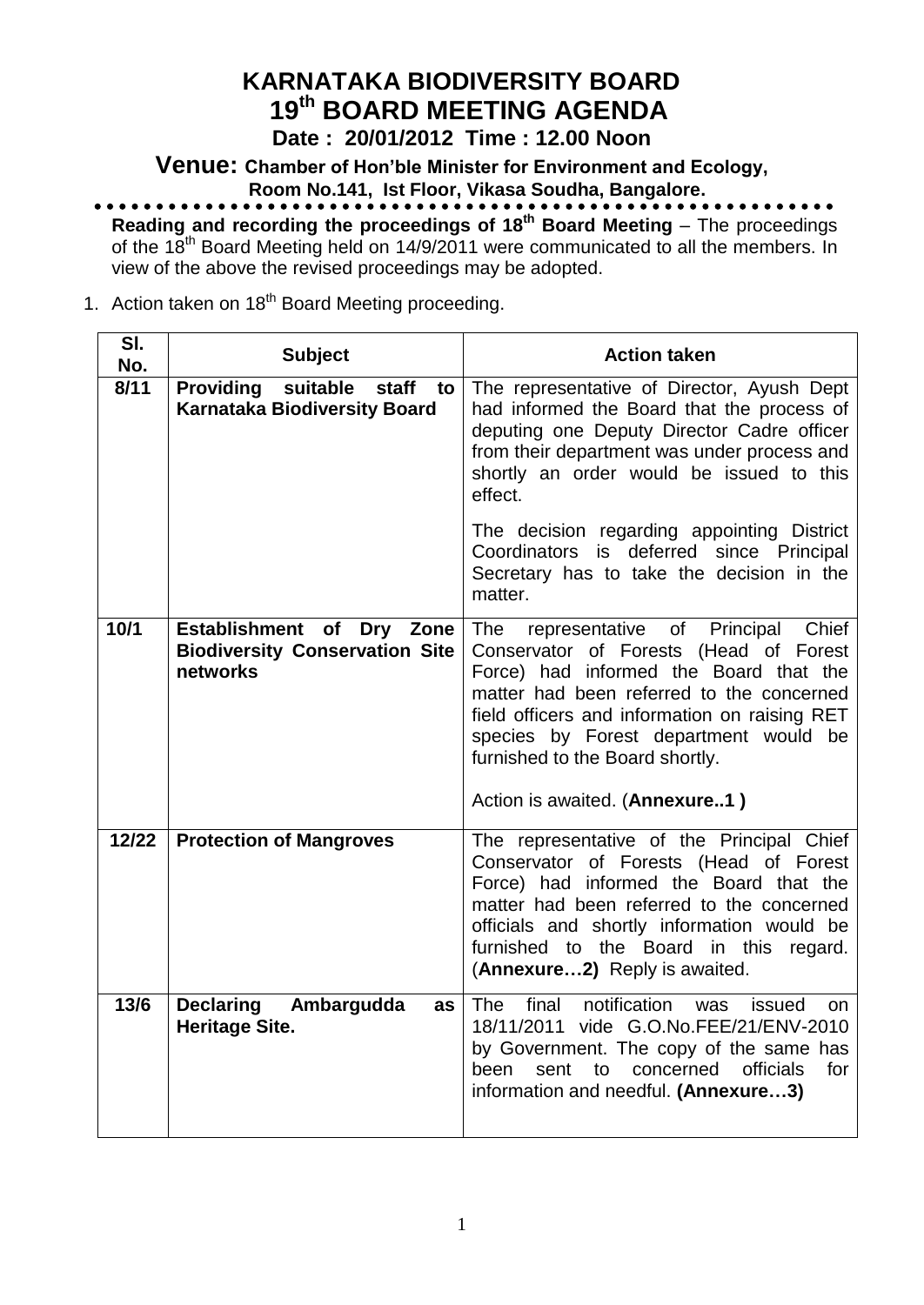| 13/11 | Bt. Brinjal - Bt. Crop                                                                                                            | The matter was discussed with NBA on $28th$<br>Oct 2011 in Chennai followed by meeting<br>with legal advisor of National Biodiversity<br>Authority on 18 <sup>th</sup> and 19 <sup>th</sup> of November 2011<br>in Bangalore. It was decided to file cases<br>against institutions/companies who<br>have<br>violated provisions of Biodiversity Act 2002<br>and nominate lawyers for the purpose.<br>Written<br>directions of the Authority are<br>awaited. The Board may permit Member<br>Secretary to take action as per the written<br>directions of the Authority.<br>The matter is placed for the Board for<br>consideration. |
|-------|-----------------------------------------------------------------------------------------------------------------------------------|------------------------------------------------------------------------------------------------------------------------------------------------------------------------------------------------------------------------------------------------------------------------------------------------------------------------------------------------------------------------------------------------------------------------------------------------------------------------------------------------------------------------------------------------------------------------------------------------------------------------------------|
| 13/12 | <b>Vegetation Mapping by Forest</b><br><b>Survey of India</b>                                                                     | The reply from Principal Chief Conservator of<br>Forests (Head of Forest Force) is placed<br>the Board for information<br>before<br>and<br>necessary action. (Annexure 4)                                                                                                                                                                                                                                                                                                                                                                                                                                                          |
| 14/1  | Removal of some species from<br>purview<br>of<br><b>Biological</b><br>the<br><b>Diversity Act</b><br>2002<br>under<br>Section-40. | As decided in the 18 <sup>th</sup> Board meeting the<br>letter has been addressed to Principal Chief<br>Conservator of Forests requesting to send<br>the action taken report on regulation of<br>harvesting of <i>cinnamomum</i> species and<br>method of extraction of curcuma angustifolia.<br>The reply is awaited. (Annexure5)                                                                                                                                                                                                                                                                                                 |
| 14/3  | <b>Declaring Heritage Sites</b><br>(Netrani island)                                                                               | The subject was deliberated in the Board<br>meeting. Since the matter concerns strategic<br>defence of the Nation, it was resolved to wait<br>for the opinion of Defence Secretary, GOI. In<br>the meantime a PIL is filed in the High Court<br>of Karnataka. The reply is awaited.                                                                                                                                                                                                                                                                                                                                                |
| 14/4  | <b>Site</b><br><b>Heritage</b><br><b>Management</b><br><b>Rules</b>                                                               | draft<br>The<br>Management<br><b>Rules</b><br>for<br>Conservation of Heritage Site has been<br>submitted to National Biodiversity Authority.<br>Approval of rules by National Biodiversity<br>Authority is awaited.                                                                                                                                                                                                                                                                                                                                                                                                                |
| 14/5  | <b>Declaration of Heritage Trees</b>                                                                                              | The Karnataka Heritage Tree rules, 2010 has<br>submitted<br>to<br>Government<br>been<br>for<br>consideration and further needful action. All<br>the proposals will be considered together in a<br>comprehensive manner and action will be<br>taken after the issue of notification by the<br>Government.                                                                                                                                                                                                                                                                                                                           |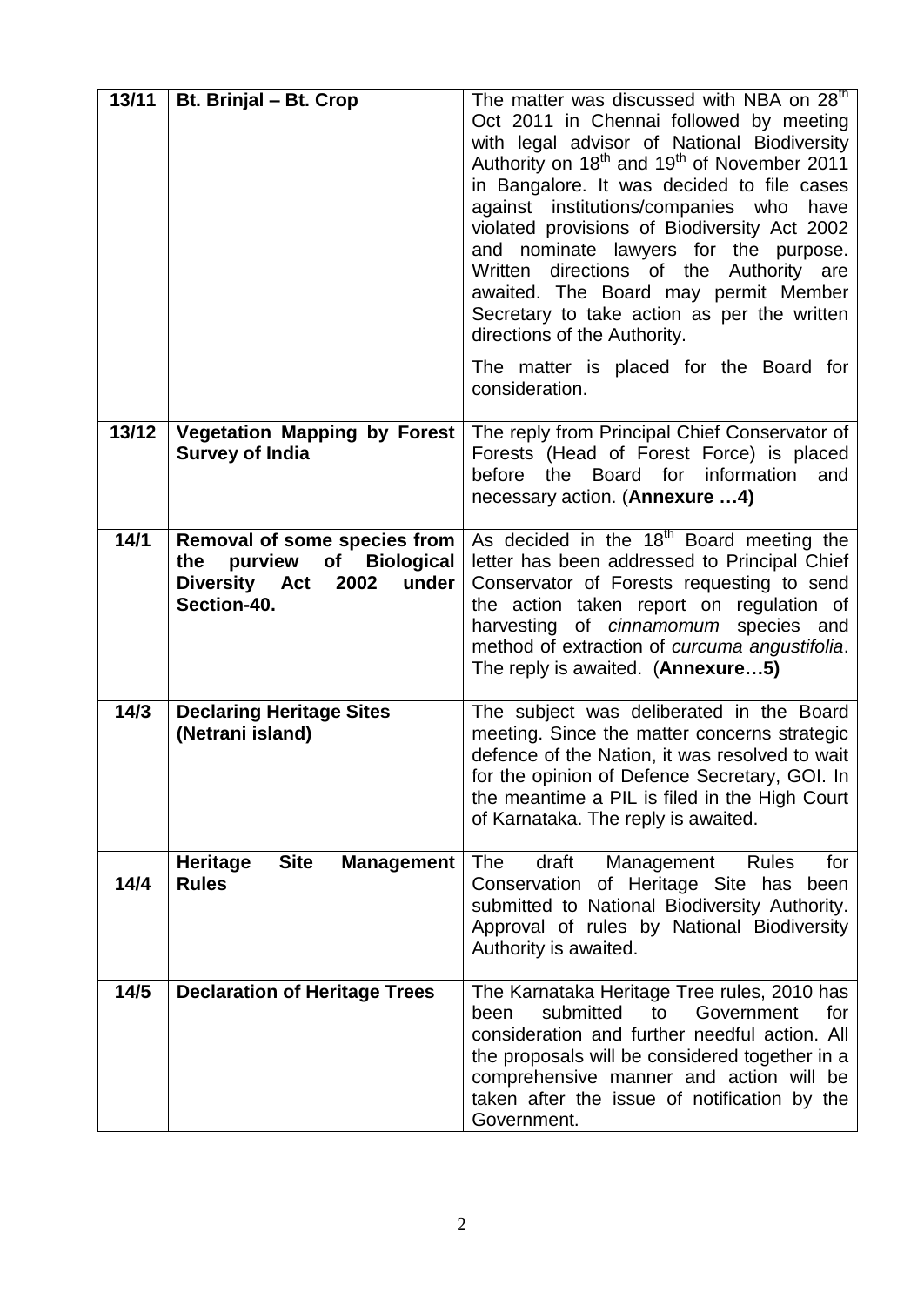| 14/8 | <b>Protection of Estuaries</b>                  | Survey report of Kali and Aganashini<br>estuaries was received on 13/9/2011 from Dr.<br>V.N. Naik, Department of Marine Biology,<br>Karnataka University, P.G.Center, Karwar.<br>A letter has been addressed to the concerned<br>scientist on 20/9/2011 requesting him to<br>furnish some information which is very much<br>consider these<br>needed<br>$\overline{\mathsf{to}}$<br>sites for<br>Biodiversity<br>Heritage<br>site<br>status.<br>((Annexure6) Reply is awaited.                                                                                                                                                                                                                                                                                                                                                                                                                                                                                                         |
|------|-------------------------------------------------|----------------------------------------------------------------------------------------------------------------------------------------------------------------------------------------------------------------------------------------------------------------------------------------------------------------------------------------------------------------------------------------------------------------------------------------------------------------------------------------------------------------------------------------------------------------------------------------------------------------------------------------------------------------------------------------------------------------------------------------------------------------------------------------------------------------------------------------------------------------------------------------------------------------------------------------------------------------------------------------|
| 14/9 | <b>Preparation</b><br>of<br>documentary<br>film | As decided in the 19 <sup>th</sup> Board meeting the<br>Expression of Interest was called through<br>advertisement from various agencies and<br>individuals for production of documentary film<br>22/8/2011. In<br>the second time<br>for<br>on<br>response to the advertisement the following 7<br>firms had submitted the tender documents.<br>1. M/s. Shramajeevi Agri Film, B, lore<br>2. M/s. Rare Brains Group of Company,<br>B, lore<br>3. M/s. Kavitha Lankesh, Bangalore<br>4. M/s. Teri southern Regional centre, B, lore<br>5. M/s. Sunny Television, B, lore<br>6. M/s. Crucible Innovations, B, lore<br>7. M/s Soft line studio Services, New Delhi.<br>A screening committee was constituted on<br>17/10/2011 to<br>evaluate Technical<br>and<br>Financial bids of documentary film.<br>After the technical evaluation of proposals for<br>production of documentary film by the<br>Screening committee M/s. Shramajivi Agri<br>films, Bangalore, the Energy & Resources |
|      |                                                 | Institute, B, lore and Crucible innovations<br>B, lore are<br>for financial<br>qualified<br>bid<br>evaluation.<br>Opening of financial bids was held on<br>28/11/2011.                                                                                                                                                                                                                                                                                                                                                                                                                                                                                                                                                                                                                                                                                                                                                                                                                 |
|      |                                                 | M/s. Shramajivi Agri films, Bangalore, is the<br>L1 firm. The tender will be awarded to the<br>eligible firm shortly.                                                                                                                                                                                                                                                                                                                                                                                                                                                                                                                                                                                                                                                                                                                                                                                                                                                                  |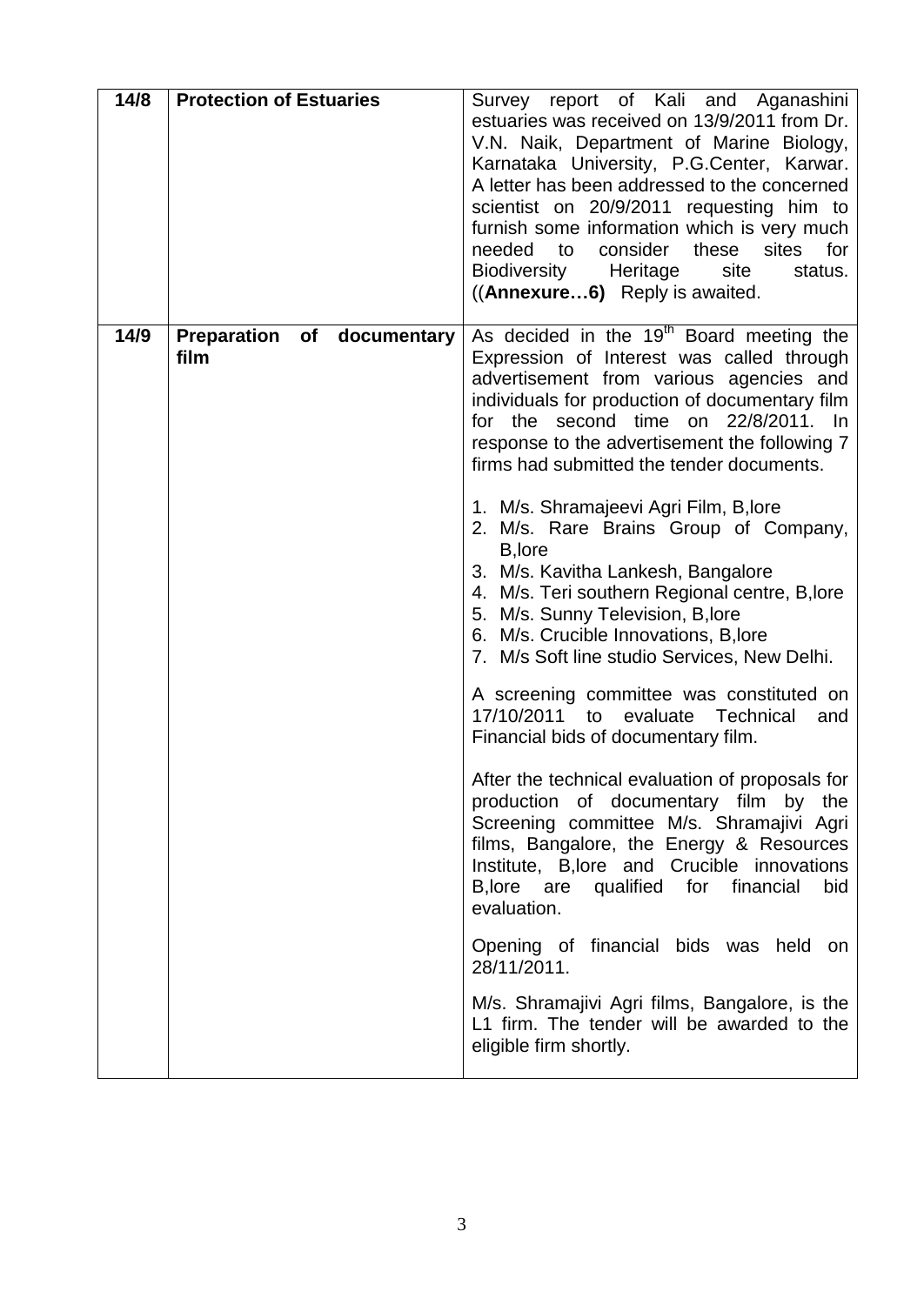| 14/10 | <b>Biodiversity</b><br><b>Conference</b><br>of<br><b>Committees</b><br><b>Management</b><br>in<br><b>Bangalore</b>                                       | A letter has been addressed to Principal<br>Chief Conservator of Forests to direct all<br>DCFs (SF) to submit the list of 10 members<br>of different BMCs in their concerned districts.<br>Shortly a meeting of Experts, Members of<br>active Biodiversity Management Committees,<br>line departments would<br>NGOs and<br>be<br>convened.                                 |
|-------|----------------------------------------------------------------------------------------------------------------------------------------------------------|----------------------------------------------------------------------------------------------------------------------------------------------------------------------------------------------------------------------------------------------------------------------------------------------------------------------------------------------------------------------------|
| 14/11 | <b>Amendment to Karnataka Tree</b><br><b>Preservation Act.</b>                                                                                           | Chief<br>The<br>representative of Principal<br>Conservator of Forests (Head of Forest<br>Force) had informed the Board<br>that a<br>workshop of Senior Forest Officers was held<br>in Bangalore recently wherein the issue was<br>discussed at length. Hence it was decided to<br>ask PCCF to submit a final view on the<br>matter.                                        |
| 14/13 | Preparation of district level<br><b>Action plan on Biodiversity</b>                                                                                      | It was decided to prepare guidelines for<br>preparation of district level action plan on<br>biodiversity.<br>Experts are being consulted to constitute a<br>expert committee to draft guidelines for<br>preparation of action plan.                                                                                                                                        |
| 14/14 | <b>Project</b><br>proposal of Pilikula<br><b>Nisarga Dhama Society (R)</b>                                                                               | The Pilikula Nisarga Dhama Society (R) has<br>submitted the progress report of the project<br>on14/11/2011. Next installment<br>be<br>will<br>released shortly.                                                                                                                                                                                                            |
| 14/16 | Project proposal of Baseline<br>profiling of Cultural-Heritage<br><b>Biodiversity</b><br><b>Resources</b><br>in<br><b>Select Eco-Zones of Karnataka.</b> | The work is under progress.                                                                                                                                                                                                                                                                                                                                                |
| 15/1  | <b>Declaration of Natural Heritage</b><br><b>Sites</b>                                                                                                   | As per decision of the Board, a reminder has<br>sent to DCF, Sagar asking<br>been<br>for<br>submission<br>of the detailed<br>report and<br>proposal on Hosagunda sacred grove of<br>Sagar taluk. After receiving the report matter<br>will be referred to Expert Committee.                                                                                                |
| 15/2  | <b>Declaration</b><br>οf<br>Agro<br><b>Biodiversity Heritage Site</b>                                                                                    | Assistant Directors of Agriculture of Sorab,<br>Sagar and Sirsi taluks have been asked to<br>collect relevant information to declare Varada<br>river Basin as Agro Biodiversity heritage site.<br>They have been asked to submit the<br>proposals through DCFs (SF). ADA Sirsi has<br>submitted the proposal and the proposals<br>from Sorab and Sagar taluks are awaited. |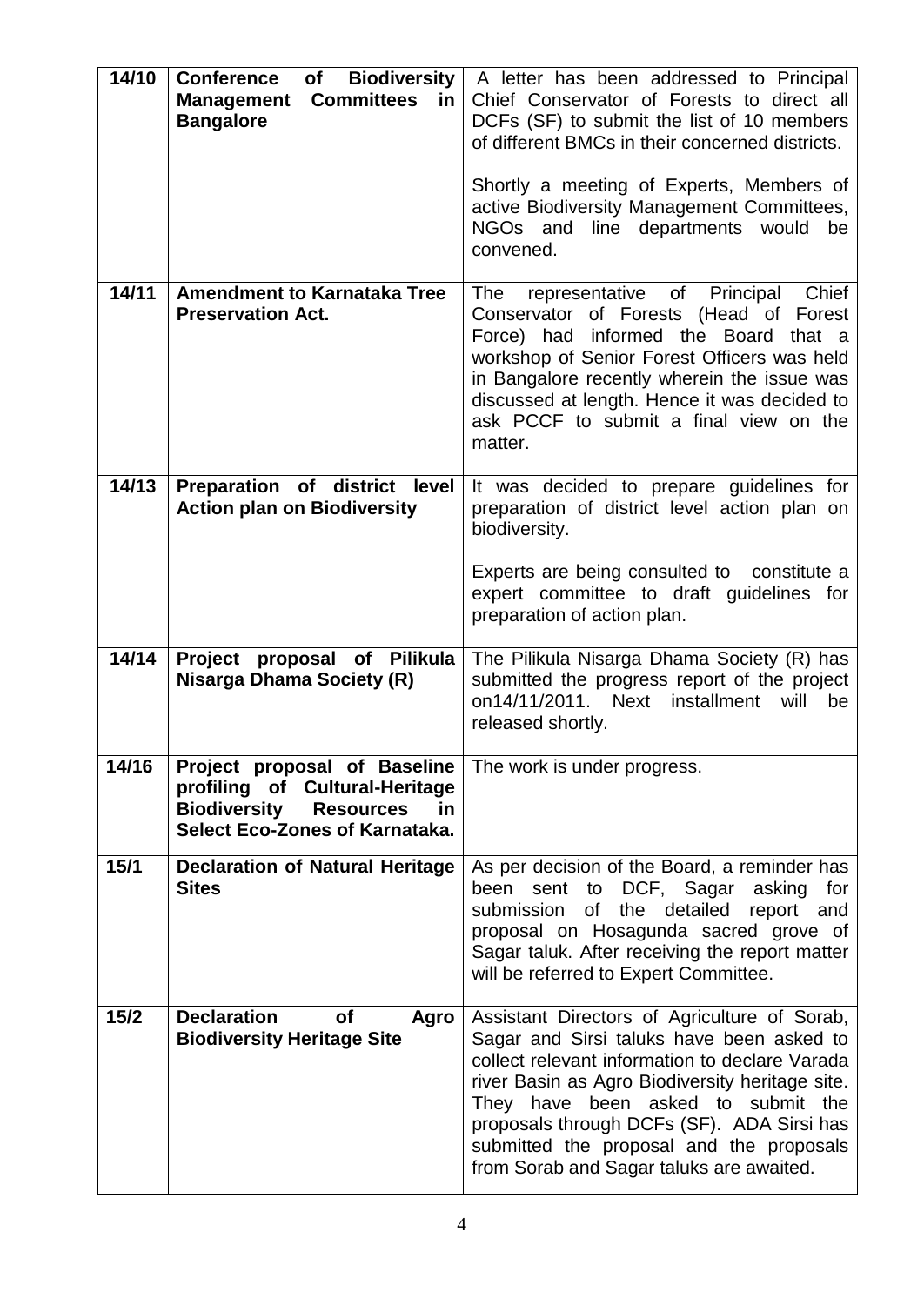|                   |                                                                                                                                                                                                    | The subject will be placed before the Expert<br>committee after receipt of comprehensive<br>proposals.                                                                                                                                                                                                                                                                                                                                                                                                                                               |  |
|-------------------|----------------------------------------------------------------------------------------------------------------------------------------------------------------------------------------------------|------------------------------------------------------------------------------------------------------------------------------------------------------------------------------------------------------------------------------------------------------------------------------------------------------------------------------------------------------------------------------------------------------------------------------------------------------------------------------------------------------------------------------------------------------|--|
| 15/3              | <b>Declaration</b><br>river<br><b>of</b><br>some<br>patches as fish sanctuaries.                                                                                                                   | As decided in the 18 <sup>th</sup> Board a reminder has<br>been addressed to the Director, Department<br>of Fisheries to furnish the opinion for<br>declaring remaining 9 patches as Fish<br>by Fisheries<br>sanctuaries<br>Department.<br>(Annexure7) The reply is awaited.                                                                                                                                                                                                                                                                         |  |
| 15/10             | <b>Integrated Ecological Carrying</b><br>Capacity study<br><b>of</b><br><b>Uttara</b><br><b>Kannada District</b>                                                                                   | The progress report has been submitted by<br>Dr. T.V.Ramachandra, Principal Investigator<br>of the project after addressing a letter to IISc.                                                                                                                                                                                                                                                                                                                                                                                                        |  |
| 15/12             | <b>Declaration</b><br>Sri.<br><b>of</b><br>Lakshmikantha<br>Swamy,<br><b>Medicinal</b><br>Eco-park,<br>(Sri<br>Devaragudda<br>Giri),<br>Padmanabhanagar, Bangalore,<br>as heritage site.           | A letter has been addressed to DCF (SF),<br>Bangalore (Urban) asking to form a BMC in<br>covering Sri. Lakshmikantha<br>the<br>area<br>Swamy, Medicinal Eco-park, Devaragudda<br>(Sri Giri), Padmanabhanagar, Bangalore and<br>to submit the proposal to declare this place<br>as Biological Diversity Heritage Site.<br>(Annexure8) The reply is awaited.                                                                                                                                                                                           |  |
|                   |                                                                                                                                                                                                    |                                                                                                                                                                                                                                                                                                                                                                                                                                                                                                                                                      |  |
| $\overline{16/1}$ | <b>Establishment</b><br>of<br><b>Dry</b><br>Zone<br><b>Biodiversity</b><br>in-situ<br><b>Conservation sites network.</b>                                                                           | Botanical survey work being done by CCNR-<br>IAIM in the 13 in situ conservation sites is<br>under progress.                                                                                                                                                                                                                                                                                                                                                                                                                                         |  |
| 16/3              | Declaration of Mango Farm as<br>Agro<br><b>Biodiversity</b><br>Heritage<br>Site.                                                                                                                   | It was decided to consider the place for<br>heritage site status after getting opinion on<br>the project proposals "Genetic diversity<br>studies of the Mango plantation in Kirugavalu<br>village of Malavalli taluk, Mandya district"<br>from Joint Director of Horticulture, Dept of<br>Horticulture,<br><b>Bio</b><br>Hulimavu,<br>centre,<br>Bangalore. Joint director has informed that<br>genetic diversity study of mango plantation in<br>Kirugavalu village would be useful. The<br>matter is placed before the Board for<br>consideration. |  |
| 16/4              | Project on Conservation and<br><b>Utilization of Deep water Rice</b><br><b>Genetic</b><br><b>Resources</b><br>the<br><b>of</b><br>Varada River Course in the<br><b>Western Ghats of Karnataka.</b> | A letter has been addressed to Government<br>on 12/7/2011 for administrative approval of<br>the project. (Annexure9)                                                                                                                                                                                                                                                                                                                                                                                                                                 |  |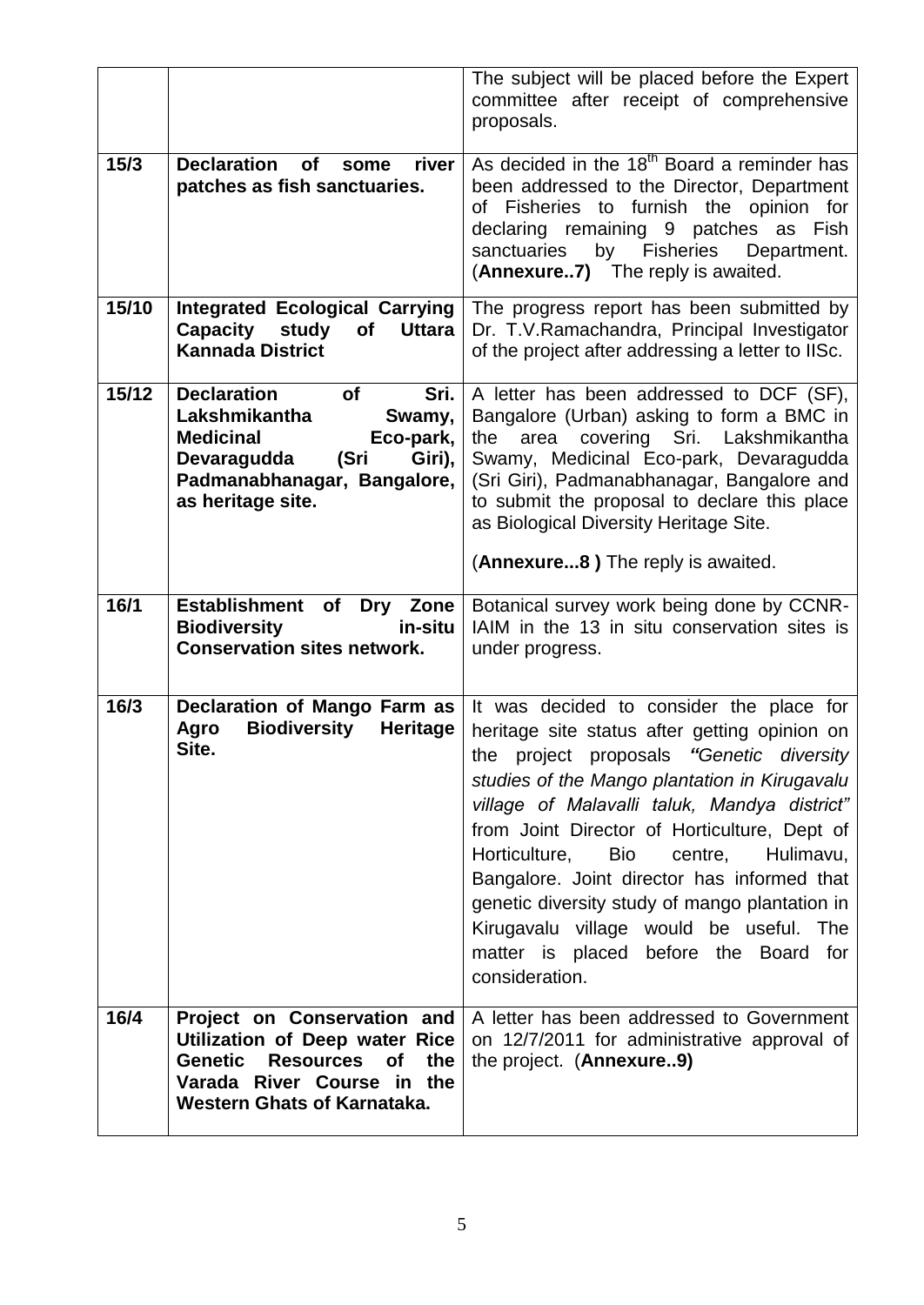| 16/7   | <b>Biodiversity</b><br><b>Awareness</b>                                                                             | It was decided to provide Rs. 2,500/- per Eco                                                                                                                                                                                                                                                                                                          |  |
|--------|---------------------------------------------------------------------------------------------------------------------|--------------------------------------------------------------------------------------------------------------------------------------------------------------------------------------------------------------------------------------------------------------------------------------------------------------------------------------------------------|--|
|        | programmes<br>clubs<br>Eco<br>in.<br>established<br><b>NGC</b><br>under<br>programme.                               | Club per year for conducting awareness<br>programmes on biodiversity. The matter is<br>being pursued with Commissioner, Dept. of<br>Public Instructions. The action will be taken<br>after receipt of list of 100 Eco Clubs<br>established in different Schools and Colleges<br>across the State.                                                      |  |
| 16/8   | <b>Providing incentives to owners</b><br>of the Heritage trees.                                                     | It was decided to provide onetime cash<br>reward of Rs.5,000/-.                                                                                                                                                                                                                                                                                        |  |
|        |                                                                                                                     | Action will be taken after issue of notification<br>by Government on "Karnataka Heritage tree<br>Rules 2010" and declaration of Heritage<br>trees.                                                                                                                                                                                                     |  |
| 16/9   | <b>Providing financial assistance</b><br>to BMCs for protection<br><b>of</b><br><b>Biodiversity Heritage Sites.</b> | In view of the budget constraints, these works<br>will be undertaken with the grant of Rs.4.50<br>lakhs sanctioned by National Biodiversity<br>Authority for the same purpose.                                                                                                                                                                         |  |
|        |                                                                                                                     | An amount of Rs. 1.50 lakhs each has been<br>released to BMC, Nallur, Bangalore and BMC<br>Hogrekan, Chikkamagalur district, to maintain<br>the Heritage Site and the concerned BMCs<br>have been asked to submit the action plan.                                                                                                                     |  |
| 16/14  | Annual plan of operation for<br>balance amount of Rs. 22.393<br>lakhs.                                              | Under establishment of Kuvempu Bio-park<br>project an action plan for 2011-12 for<br>Rs.22.393 lakhs is submitted to the Secretary<br>(E&E) on 17/10/2011 for obtaining necessary<br>revalidation from Finance Department.<br>The reply is awaited.                                                                                                    |  |
| $17/2$ | Continuous absence of non-<br>official member in Karnataka<br><b>Biodiversity Board meetings.</b>                   | As decided in the last Board meeting a letter<br>has been addressed to Secretary, (E&E)<br>Dept of FEE requesting to issue a<br>Govt.<br>order to nominate Dr. Ramaksrihna, former<br>director and advisor, Zoological Survey of<br>India as a new Non-official member of the<br>Board in place of Prof. R.Sukumar.<br>The Government order is awaited |  |
| 17/5   | <b>Biodiversity Atlas</b>                                                                                           | A MoU has been signed between Member<br>Secretary, KBB and<br>Director, ATREE,<br>Bangalore on 28/11/11.<br>First installment of Rs. 9.23 lakhs has been<br>released to the ATREE organization.                                                                                                                                                        |  |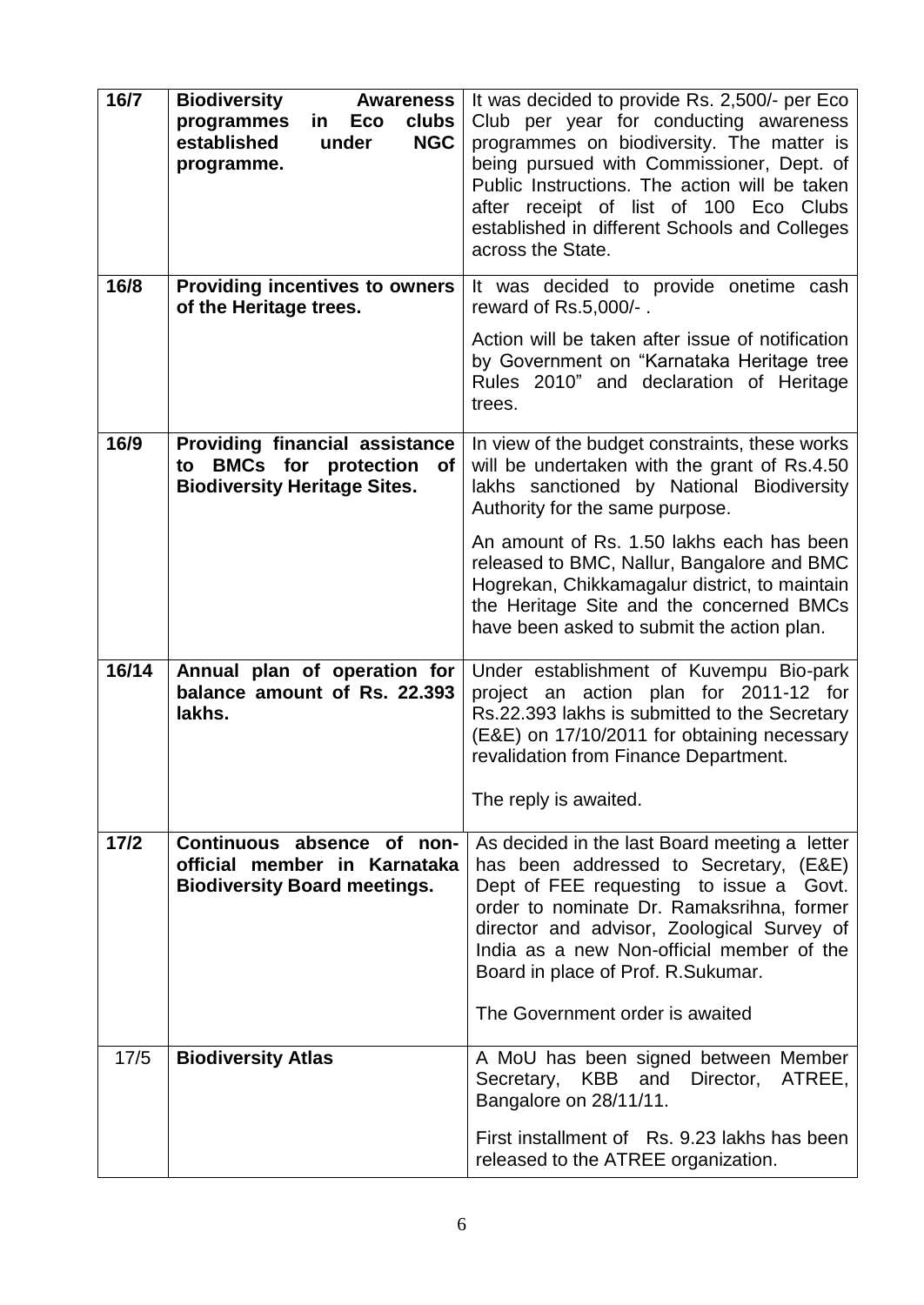| 17/6 | <b>Training Farmers and</b><br>Local<br><b>Communities</b><br>ESG,<br>by<br>Bangalore.                                                                                                                       | An advance of Rs. 20,000/- was released to<br>Environment Support Group, Bangalore to<br>second training program<br>conduct<br>on<br><b>Building</b><br>Capacity<br>the<br><b>National</b><br>on<br>Biodiversity Act and its provisions and<br>implications" to BMC Members, Panchayths,<br>local<br>communities,<br>farmers<br>and<br>local<br>officials, in North Karnataka.                                                                                                                                                                                                                                                                        |
|------|--------------------------------------------------------------------------------------------------------------------------------------------------------------------------------------------------------------|-------------------------------------------------------------------------------------------------------------------------------------------------------------------------------------------------------------------------------------------------------------------------------------------------------------------------------------------------------------------------------------------------------------------------------------------------------------------------------------------------------------------------------------------------------------------------------------------------------------------------------------------------------|
| 18/3 | Proposed seeds bill 2010 and<br>enumeration of reservations on<br>field trials of Bt. Maize.                                                                                                                 | As decided in the last Board meeting to have<br>wider consultation, a one day workshop on<br>this issue would be conducted shortly,<br>inviting experts in the field, stake holders,<br>concerned department officers and NGOs,<br>at Aranya bhavan.                                                                                                                                                                                                                                                                                                                                                                                                  |
| 18/4 | Providing financial assistance<br>for Formation of Biodiversity<br><b>Management Committees and</b><br><b>Preparation</b><br>of<br>People's<br><b>Biodiversity Registers.</b>                                | Action has been initiated as per the decision<br>in the 18 <sup>th</sup> Board meeting. Different NGOs<br>have been assigned with work of formation of<br>Biodiversity Management Committees and<br>of People's<br><b>Biodiversity</b><br>Preparation<br>Registers and conducting of biodiversity<br>awareness programmes in different districts.                                                                                                                                                                                                                                                                                                     |
| 18/6 | Financial support to<br>Sahaja<br><b>Samrudha</b><br><b>NGO</b><br>for<br>Geographical indication (GI) of<br>Rajamudi rice.                                                                                  | As decided in the last Board meeting a<br>letter has been addressed to Dr. Vasanth<br>Kumar, Additional Secretary, Department of<br>Agriculture, Bangalore to coordinate the<br>with<br>University<br>matter<br>of Agricultural<br>Sciences, Bangalore                                                                                                                                                                                                                                                                                                                                                                                                |
| 18/7 | Project proposal on "Genetic<br>diversity studies of the Mango<br>plantation in Kirugavalu village<br><b>Malavalli</b><br>taluk,<br><b>Mandya</b><br><b>of</b><br>district".                                 | The letter has been addressed to Joint<br>Director of Horticulture,<br>Directorate<br>of<br>Horticulture<br>Biocentre,<br>Hulimavu<br>on<br>5/11/2011 to furnish the opinion on the<br>project proposal on "Genetic diversity studies<br>of the mango plantation in Kirugavalu village<br>of Mallavalli taluk, Mandya District.<br>He has opined that as there is not much<br>information available on the genetic diversity<br>of Mango in this area, the project would be<br>useful for identification of the characters of<br>the verities for further multiplication.<br>The matter is placed before the Board for<br>consideration. (Annexure10) |
| 18/8 | <b>Project Proposal on "Integrated</b><br>research<br>into<br>the<br><b>Peculiar</b><br>features<br>and<br>the<br><b>Complex</b><br>biodiversity of the Tamarind<br>grove in Nallur - Devanahally<br>taluk". | As decided in the last Board meeting a letter<br>has been addressed to Secretary (E&E)<br>Dept. of FEE, requesting to write to dept of<br>Science and Technology, Govt. of India,<br>recommending the project proposal for<br>financial assistance.                                                                                                                                                                                                                                                                                                                                                                                                   |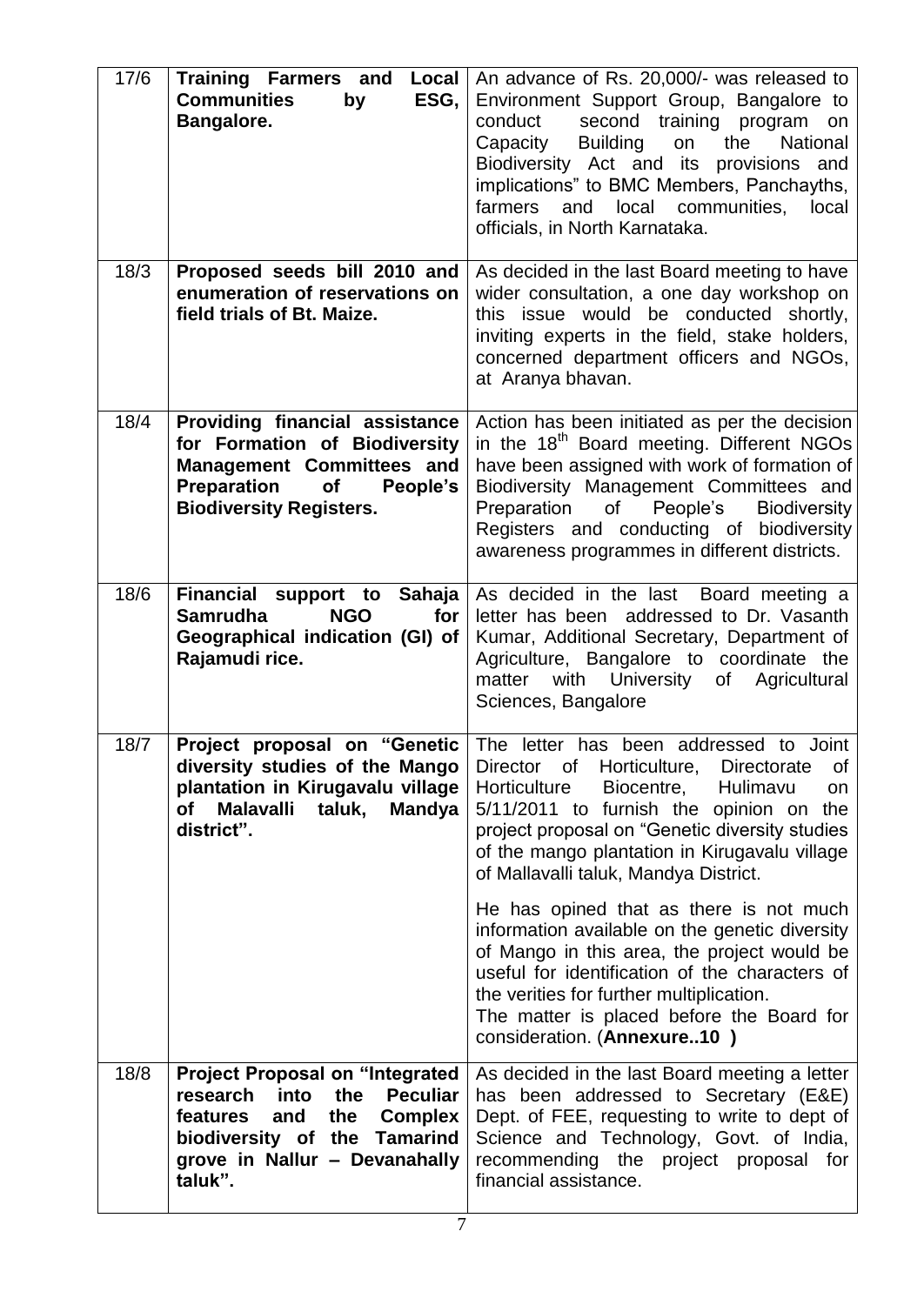# **New Subjects**

| 19/1 | <b>Biodiversity Awards</b>                                                                                 | Since last three years Biodiversity Awards are<br>being awarded to eligible individuals/institutions<br>who have displayed remarkable achievements in<br>the field of conservation and sustainable use of<br>bio resources. This award involves an amount of<br>Rs.15,000/- as prize money with memento and<br>certificate.<br>It is been proposed to enhance the prize money<br>to Rs.25,000/- in each category from existing<br>amount of Rs. 15,000/-.<br>The matter is placed before the board for |
|------|------------------------------------------------------------------------------------------------------------|--------------------------------------------------------------------------------------------------------------------------------------------------------------------------------------------------------------------------------------------------------------------------------------------------------------------------------------------------------------------------------------------------------------------------------------------------------------------------------------------------------|
|      |                                                                                                            | consideration.                                                                                                                                                                                                                                                                                                                                                                                                                                                                                         |
| 19/2 | <b>Translation</b><br>of<br>People's<br><b>Biodiversity</b><br><b>Registers</b><br>to<br>Kannada language. | A meeting was called to discuss the modalities<br>of preparation of PBRs and Formation of BMCs<br>and conducting Awareness Training program on<br>3/10/2011.                                                                                                                                                                                                                                                                                                                                           |
|      |                                                                                                            | NGOs who participated in the<br>meeting<br>requested to fix an amount of Rs.5,000/- for<br>translation work for each PBR other than<br>Rs.55,000 sanctioned for preparation of each<br>PBR.                                                                                                                                                                                                                                                                                                            |
| 19/3 | <b>Biodiversity Awards for best</b><br>documentary<br>films<br>on<br>biodiversity.                         | Documentary film on biodiversity showcases<br>different aspects of biodiversity in a way that<br>could be easily understood by everyone. These<br>documentary films serve the purpose of creating<br>awareness among people of different sections of<br>society.                                                                                                                                                                                                                                       |
|      |                                                                                                            | It is proposed to institute an annual award for<br>best documentary film on biodiversity with prize<br>money Rs 25000 and a citation.                                                                                                                                                                                                                                                                                                                                                                  |
|      |                                                                                                            | The matter is placed for the Board<br>for<br>consideration.                                                                                                                                                                                                                                                                                                                                                                                                                                            |
| 19/4 | <b>Regular payment of Salary to</b><br><b>Supporting staff of Karnataka</b><br><b>Biodiversity Board.</b>  | The then Member Secretary had requested<br>Secretary (Ecology & Environment) letter dated<br>6/9/2008 to appoint the Supporting Staff on<br>contract basis instead of through Man Power<br>Agency in the interest of organization.                                                                                                                                                                                                                                                                     |
|      |                                                                                                            | Man Power Agency collecting commission of<br>5.5% from KBB but does not provide any<br>services such as ESI, PF etc. There is no<br>grievances redressal mechanism available with<br>the agency in case of complaints. The staff is<br>not motivated to do better work and there is<br>tendency to seek better job elsewhere.                                                                                                                                                                          |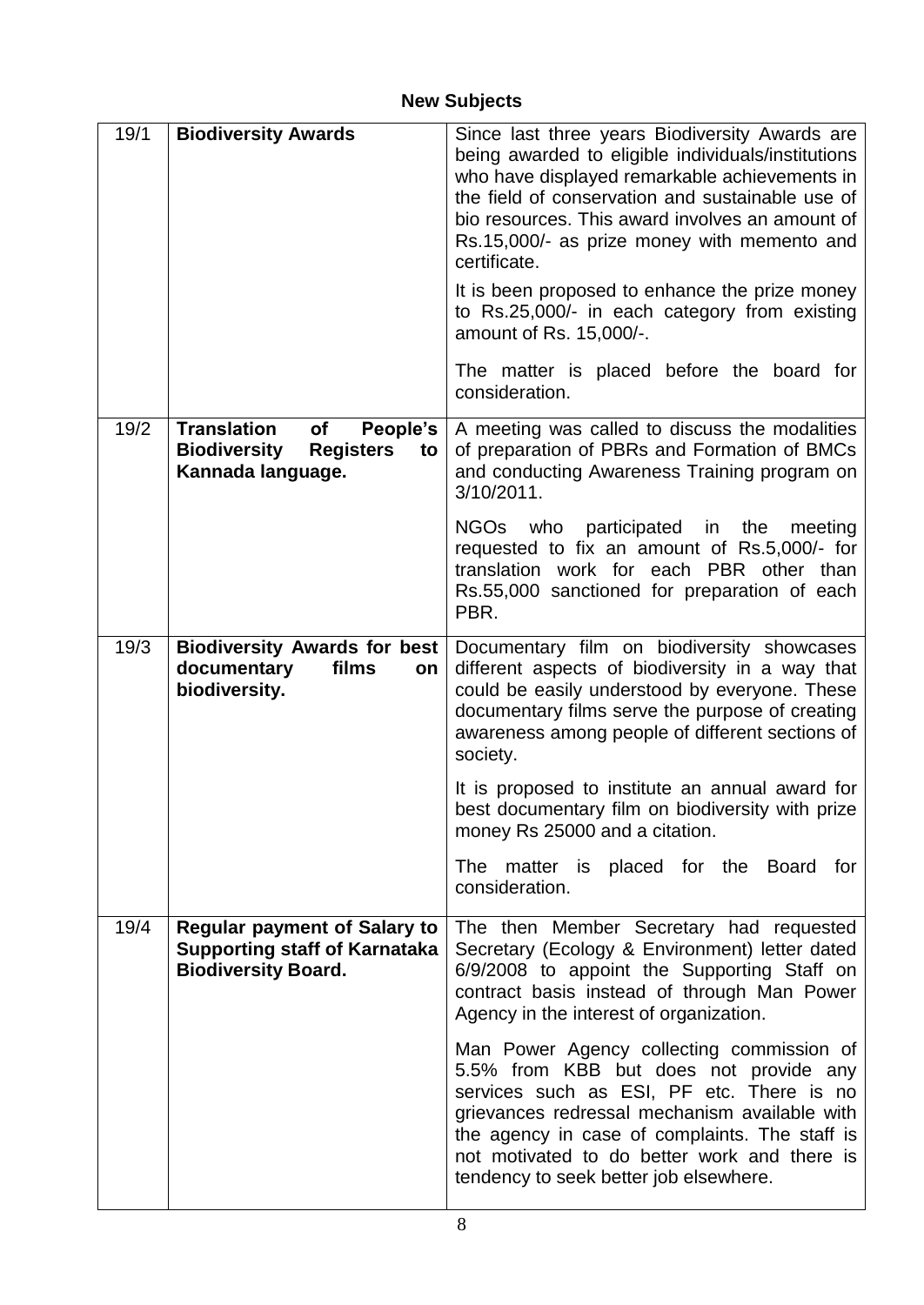|      |                                                                             | Supporting staff have submitted a representation<br>on 5/12/2011 requesting for regular payment of<br>salary directly from the Board instead of through<br>Man Power Agency. (Annexure11)<br>The matter is placed before the Board for kind<br>consideration.                                                                                                     |
|------|-----------------------------------------------------------------------------|-------------------------------------------------------------------------------------------------------------------------------------------------------------------------------------------------------------------------------------------------------------------------------------------------------------------------------------------------------------------|
| 19/5 | Purchase of a new vehicle for<br>the Board.                                 | Two vehicles are being used by the Board. One<br>car is being used by Member Secretary and a<br>Tata Sumo is a pool vehicle used by other<br>officers of the Board.                                                                                                                                                                                               |
|      |                                                                             | The Board has hired a car on rental basis for<br>use of DCF and ACF. The car being used by the<br>Member Secretary is old model Maruthi Esteem.<br>It will be exclusively provided to DCF.                                                                                                                                                                        |
|      |                                                                             | Hence it is proposed to purchase a new car<br>Hyundai Verna Diesel (1.5 CRDI VGT) for the<br>Member Secretary.                                                                                                                                                                                                                                                    |
|      |                                                                             | The matter is placed before the Board for<br>consideration.                                                                                                                                                                                                                                                                                                       |
| 19/6 | Protection of Nothapodyets<br>nimmoniana an anti cancer<br>medicinal plant. | The plant contains a chemical camptothecin<br>which is reported to posses anti cancer and anti                                                                                                                                                                                                                                                                    |
|      |                                                                             | HIV properties.                                                                                                                                                                                                                                                                                                                                                   |
|      |                                                                             | A letter has been received from Chief Executive<br>Officer, National Medicinal Plants Board, New<br>Delhi to take steps for the conservation of this<br>plant as the demand of camptothecin is<br>increasing. In his letter the CEO, NMPB, has<br>stated that the plant has been extensively used<br>in the Western Ghats of Maharastra, Kerala and<br>Karnataka. |
|      |                                                                             | Section 38 of Biological Diversity Act 2002<br>provides for issuance of notification by Central<br>Government in consultation with Concerned<br>State Government to regulate collection of<br>species which are threatened or likely to<br>become extinct in the near future.                                                                                     |
|      |                                                                             | In his letter dated 7/10/2011 Secretary to<br>Government (E&E) has directed to put up the<br>matter in the Board meeting. (Annexure12)                                                                                                                                                                                                                            |

## **Additional Principal Chief Conservator of Forests and Member Secretary.**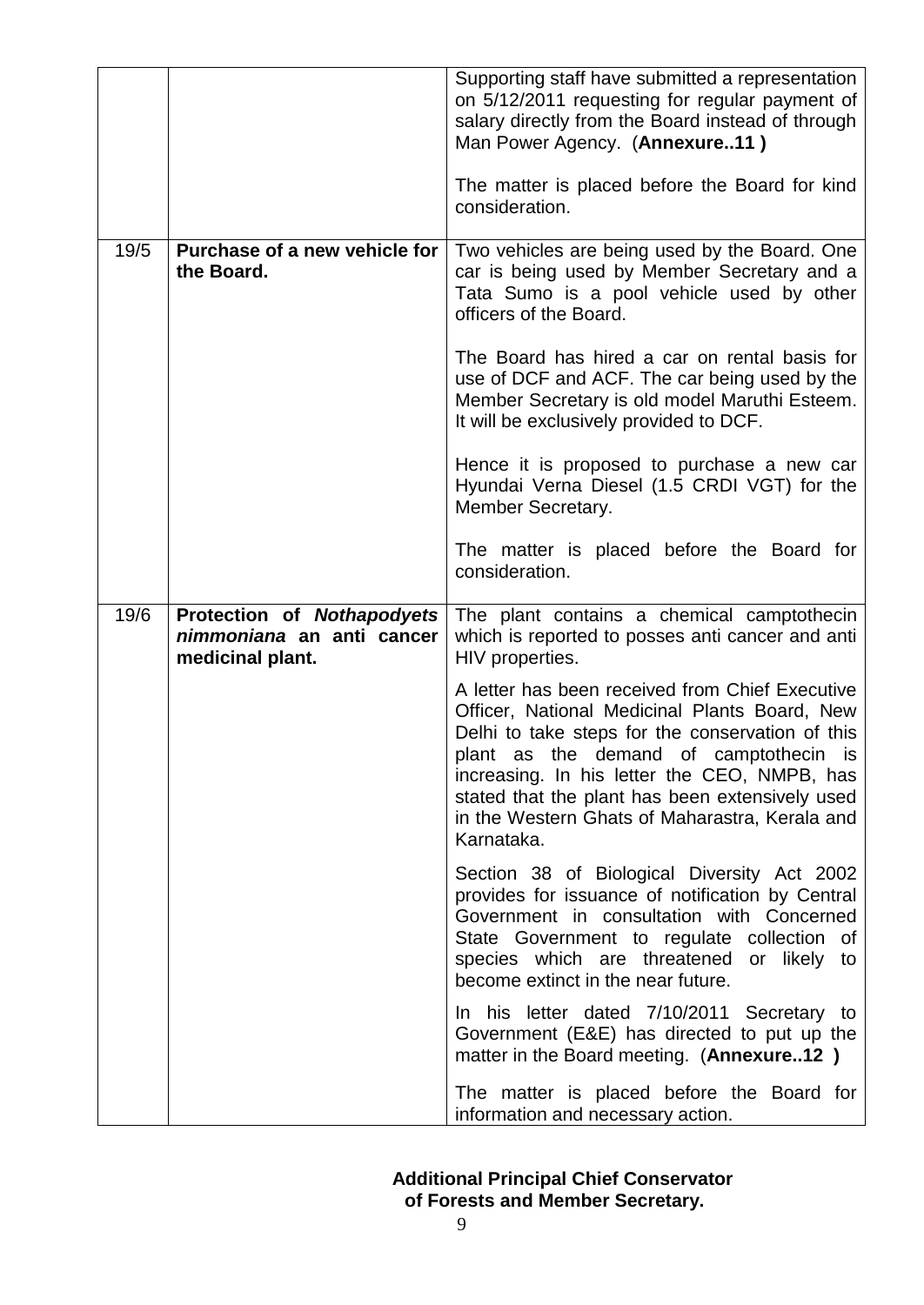## **KARNATAKA BIODIVERSITY BOARD 19 th BOARD MEETING AGENDA**

## **INDEX**

| SI.<br>No      | Subject                                                                                                                                                                                    | Page<br><b>No</b> |
|----------------|--------------------------------------------------------------------------------------------------------------------------------------------------------------------------------------------|-------------------|
| $\mathbf 1$    | Agenda for 19 <sup>th</sup> Board Meeting                                                                                                                                                  | $1 - 9$           |
| $\overline{2}$ | Proceedings of the 18 <sup>th</sup> Board Meeting held on 14/9/2011                                                                                                                        | $10 - 16$         |
| 3              | Action taken on 18 <sup>th</sup> Board Meeting                                                                                                                                             | $1 - 7$           |
| 4              | New subjects for 19 <sup>th</sup> Board Meeting                                                                                                                                            | $8-9$             |
|                | Annexures                                                                                                                                                                                  |                   |
| $\mathbf 1$    | Establishment of Dry Zone Biodiversity Conservation Site networks.                                                                                                                         | 17                |
| $\overline{2}$ | <b>Protection of Mangroves</b>                                                                                                                                                             | 18-19             |
| 3              | Declaring Ambargudda as Heritage Site.                                                                                                                                                     | $20 - 23$         |
| 4              | Vegetation Mapping by Forest Survey of India                                                                                                                                               | 24                |
| 5              | Removal of some species from the purview of Biological Diversity Act<br>2002 under Section-40.                                                                                             | 25                |
| 6              | <b>Protection of Estuaries</b>                                                                                                                                                             | 26-28             |
| $\overline{7}$ | Declaration of some river patches as Heritage Site                                                                                                                                         | 29-30             |
| 8              | Declaration of Sri. Lakshmikantha Swamy,<br>Medicinal<br>Eco-park,<br>Devaragudda (Sri Giri), Padmanabhanagar, Bangalore, as heritage site.                                                | $31 - 32$         |
| 9              | Project on Conservation and Utilization of Deep water Rice Genetic<br>Resources of the Varada River Course in the Western Ghats of<br>Karnataka.                                           | 33-35             |
| 10             | Project proposal on "Genetic diversity studies of the Mango plantation<br>in Kirugavalu village of Malavalli taluk, Mandya district".                                                      | 36                |
| 11             | Regular payment of Salary to Supporting staff of Karnataka<br><b>Biodiversity Board.</b>                                                                                                   | 37-38             |
| 12             | Protection of Nothapodyets nimmoniana an anti cancer medicinal<br>plant.                                                                                                                   | 39-43             |
|                | <b>Additional Agenda No: 19/7</b>                                                                                                                                                          |                   |
| 1              | Submission of Utilization Certificate and vouchers for<br>the works on<br>dryzone insitu conservation sites and infrastructural facilities to<br><b>Biodiversity Management Committees</b> | 44-47             |